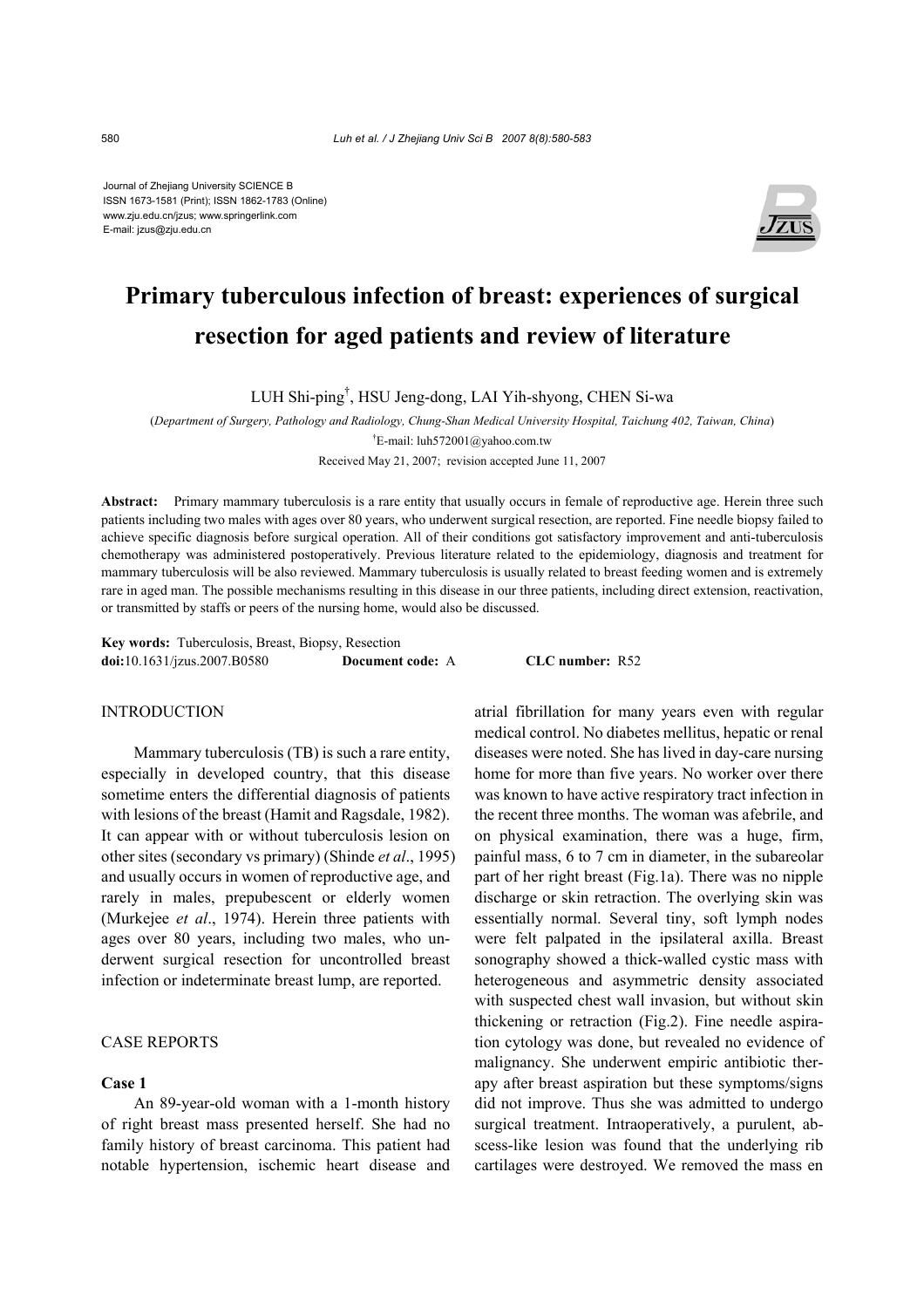bloc and used curettage on the destroyed rib cartilage. A picture of this mass, measuring  $7.0 \text{ cm} \times 6.1 \text{ cm} \times 3.8$ cm in size, revealed pus and cheese-like contents inside it (Fig.1b). The result of pus culture was negative. Microscopic examination (Fig.3) showed multiple caseating granuloma formation, which consisted of epithelioid cells, Langhan's cell and lymphocytes. Areas of abscess formation and necrotic cartilages are also found. There were no signs of malignancy. Although acid fast stain failed to show tuberculous bacilli, this typical picture and the positive result of TB-PCR established the diagnosis of mammary tuberculosis. Retrospective review of her chest roentgenogram and chest computed tomogram after the diagnosis of TB revealed no suspected intrapulmonary or pleural lesions. The patient was started on anti-TB therapy (isoniazid and rifampicin two drugs in combination) and will be treated for 6 months. Her condition is well now.



**Fig.1 (a) A firm and painful mass, measuring 6 to 7 cm in diameter, in the subareolar part of left breast area; (b) Gross picture of this mass, measuring 7.0 cm×6.1 cm×3.8 cm in size, revealing with pus and cheese-like contents inside it**



**Fig.2 Breast sonography showing a thick-walled cystic mass with heterogeneous and asymmetric density**



**Fig.3 Microsopcially, sheets of epithelioid cells are inter-mixed with Langhan's cells, lymphocytes and area of necrosis (H&E stain, 400×)**

### **Case 2**

A 92-year-old man presented himself to our outpatient clinic, complaining of a progressively enlarging and painful lump in his right breast for the past 2 months. He has been suffering from the sequelae of minor stroke and progressively senile dementia for over ten years and is now for cared full-time in a nursing home. There was no prominent history of evening fever or respiratory symptoms. However, irritable mood with poor control, anorexia and body weight loss were developed in this period. He has no family history of breast carcinoma. There was also no evidence of endemic respiratory tract infection in the nursing home. On physical examination, painful lump, red in color and measuring up to 11 cm in diameter, over the periareolar area of his right breast was noted (Fig.4). This mass was firm, with unclear margin, and with purulent discharge from the nipple. Breast sonography showed a heterogeneous and ill-defined mass with mild posterior acoustic enhancement. The chest X-ray was within normal limits. Culture and cytology from fine needle aspiration were inconclusive and cannot exclude the possibility of malignancy. Empirical antibiotics have been administered for over two months but these symptoms did not get improved. So he was subjected to mass resection for diagnosis and treatment (Fig.5). Mammary tuberculosis was made by typical granulomatous inflammatory lesion and caseous necrosis with positive TB staining. Thorough investigation for TB in other organs was all negative. Anti-TB therapy (two drugs plus vitamin  $B_6$ ) was administered postoperatively for 6 months. There has been no recurrence for after 1 year of follow-up.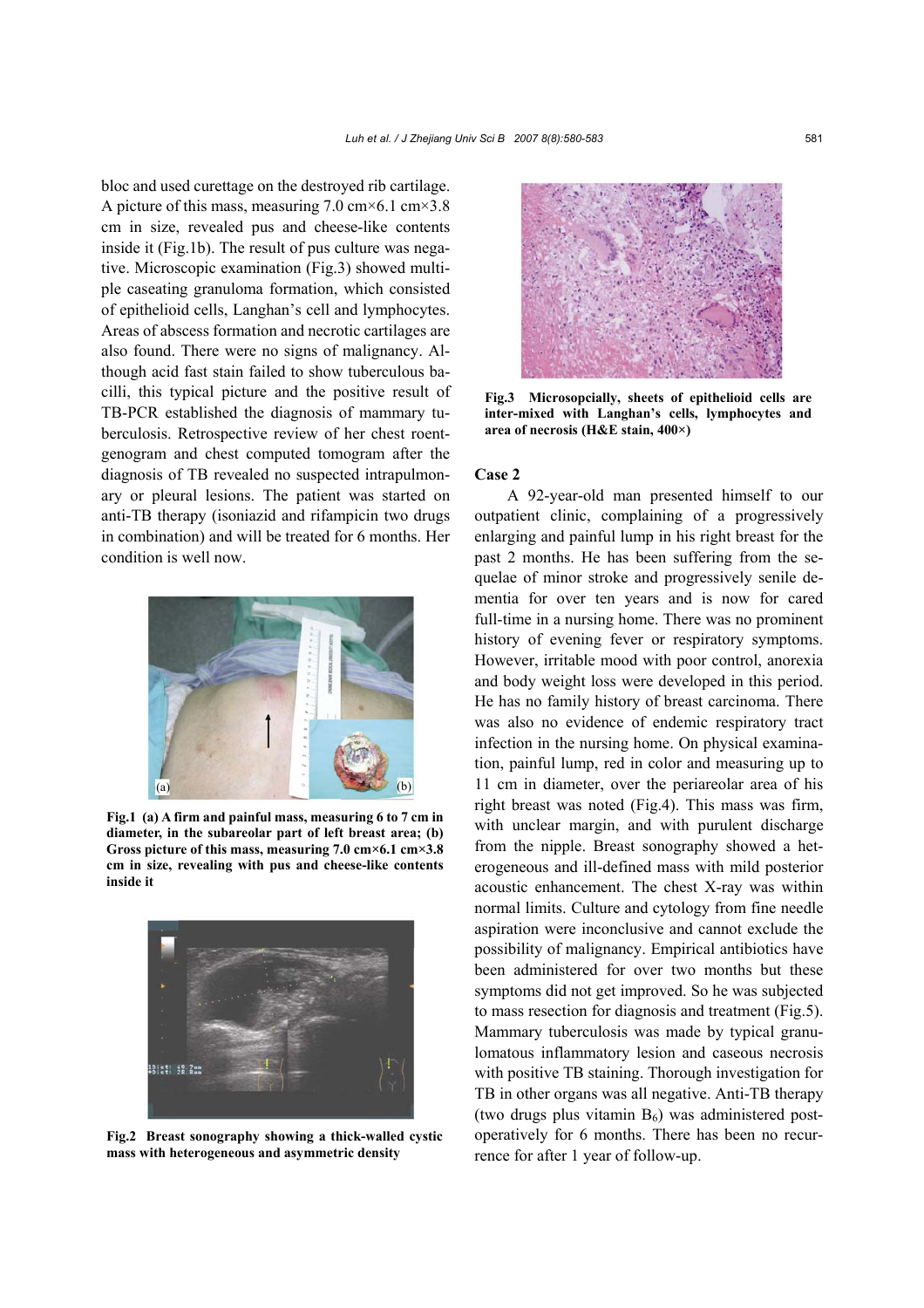

**Fig.4 A painful lump, red in color and measuring up to 11 cm in diameter, over the periareolar area of his right breast**



**Fig.5 A mass containing pus is noted on gross picture**

## **Case 3**

An 80-year-old man came to our clinic, complaining of a painful lump over his left breast. He and his families had no major breast or pulmonary disease before. He lived at home with his daughter but with poor hygiene in the environment. Physical examination revealed a 4-cm mass over the outer-periareolar portion of the left breast, with discharges and inflammatory change of his areolar region. No prominent axillary lymph nodes were noted on palpation. Breast ultrasonography revealed a mass of mixed hyper- and hypoechoic density. Fine needle aspiration cytology revealed some atypical cells that cannot exclude the possibility of malignancy. Since these symptoms were not relieved after three weeks of antibiotic treatment, he was made to undergo lump resection with 2 cm of margin. Pathology revealed granulomatous inflammation with caseous necrosis and peripheral epithelioid and Langhan's cells. He underwent anti-TB treatment (three drugs plus vitamin  $B_6$ ) for six months. There has been no recurrence after 18 months of follow-up.

## DISCUSSION

Mammary tuberculosis was first reported by Sir Astley Cooper in 1829 (Murkejee *et al*., 1974). This is extremely uncommon in western population (less than 0.1%), but account for up to 3% cases of surgically treated breast diseases in tuberculosis endemic areas (Hamit and Ragsdale, 1982; Khanna *et al*., 2002). The breast tissue, as the spleen or skeletal muscle, is resistant to the growth of the tubercle bacillus (Murkejee *et al*., 1974), and this has been reflected in the evidence of its extremely low prevalence in patients with pulmonary tuberculosis (Raw, 1924; Murkejee *et al*., 1971). Tuberculosis of breast might be primary, or more common (more than 60%), spread directly, through hematogenous or lymphatic routes from other sites (McKeown and Wilkinson, 1952).

Mammary tuberculosis most commonly occurs in women in the age group from 20 to 50 years, and who have born children and lactated (Ikard and Perkins, 1977). Up to one-third of such patients were in lactated stage in previous literature (Shinde *et al*., 1995; Khanna *et al*., 2002; Banerjee *et al*., 1987). Elderly women and males with such disease, as cases presented here, have rarely been reported (less than 4% in male or patients older than 60 years of age) previously (Murkejee *et al*., 1974; Khanna *et al*., 2002; Bakaris *et al*., 2006). The proportion of aged patients will be increased by the decrease in new cases of uncontrolled TB infection after the administration of anti-TB chemotherapy. However, there is a trend of increasing either intra- or extra-pulmonary TB after the 1990's following the emergence of multi-drug resistant (MDR) TB and the spread of AIDS (Lilleng *et al*., 1995).

Mammary tuberculosis might be primary without other tuberculous focus, or secondary to lesions elsewhere in the body (Shinde *et al*., 1995). Primary infection of the breast may occur through skin abrasions or through the ducts of the nipple. However, mammary tuberculosis is more commonly secondary to the focus elsewhere, by direct, hematogenous or lymphatic spread (Kakkar *et al*., 2000). None of our cases had previous or active pulmonary TB. The route of transmission is difficult to determine. Two of our cases who complained of nipple discharge might result from the contaminated towels or bedcover of the nursing home. For the case 1, the mammary tu